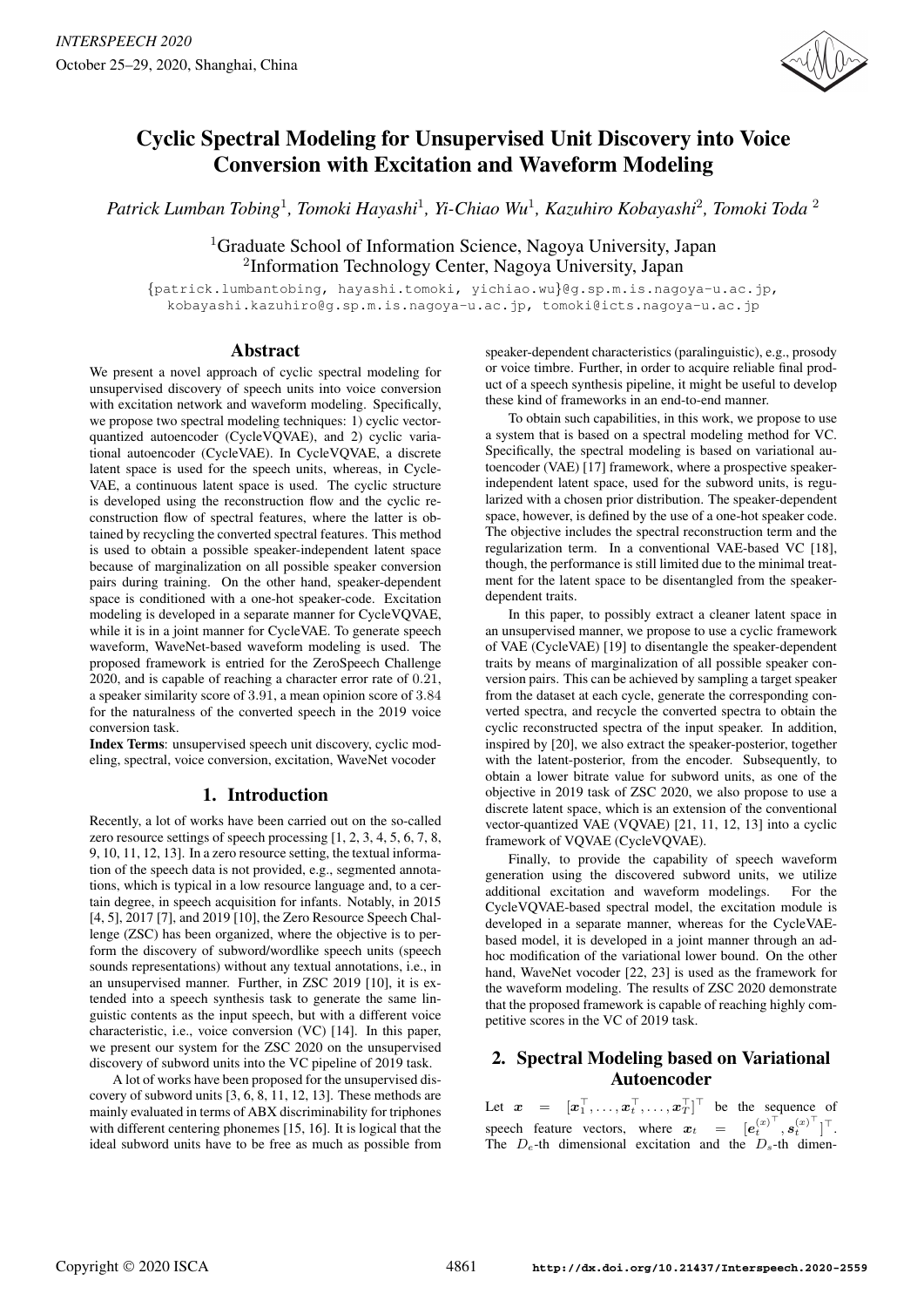sional spectral feature vectors are respectively denoted as  $e_t^{(x)^\top}$  $\begin{array}{cc} t & = & [e] \end{array}$  $\begin{bmatrix} (x) \\ t \end{bmatrix} (1), \ldots, e_t^{(x)} (D_e)]^{\top}$  and  $\mathbf{s}_t^{(x)^\top} =$  $\begin{bmatrix} (x) \\ t \end{bmatrix}$  (1),...,  $s_t^{(x)}(D_s)$ <sup> $\top$ </sup> at time t.<br>In this work, we assume that t

[s In this work, we assume that the probability density function (pdf) of the speech feature vector  $x_t$  at time t is composed<br>  $\cos n(x) \propto \frac{r(x)}{r(x)} \log(e^{(x)})$ . Hence, the term in objective funcas  $p(x_t) \propto p(s_t^{(x)}) p(e_t^{(x)})$ . Hence, the term in objective function  $p(x) = \prod^T p(x)$  on he written as follows: tion  $p(\boldsymbol{x}) = \prod_{t=1}^{T} p(\boldsymbol{x}_t)$  can be written as follows:

$$
p(\boldsymbol{x}_t) = \int \sum_{\mathbf{c} \in \mathbf{C}} p(\mathbf{s}_t^{(x)} | \mathbf{z}_t, \mathbf{c}) p(\mathbf{e}_t^{(x)}) p(\mathbf{c} | \mathbf{x}_t) p(\mathbf{z}_t) d\mathbf{z}_t
$$

$$
\simeq \int p(\mathbf{s}_t^{(x)} | \mathbf{z}_t, \mathbf{c}^{(x)}) p(\mathbf{c}^{(x)} | \mathbf{x}_t) p(\mathbf{z}_t) d\mathbf{z}_t, \tag{1}
$$

where  $z_t$  denote the latent feature vector at time t.  $c$  denotes a time-invariant one-hot speaker-code, and  $c^{(x)}$  is the speakercode for the input speech features  $x_t$ .  $C$  is the set of speakercodes for all available speakers. The excitation term  $p(e_t^{(x)})$  is<br>assumed to be constant due to only spectral modeling assumed to be constant due to only spectral modeling,

In a variational autoencoder (VAE) [17], an inference network is used to model the approximate of true posterior of the latent features  $p(\mathbf{z}_t|\mathbf{x}_t) = \frac{p(\mathbf{x}_t,\mathbf{z}_t)}{p(\mathbf{x}_t)}$  as follows:

$$
\log p_{\theta}(\boldsymbol{x}_t) \simeq \mathcal{L}(\boldsymbol{\theta}, \boldsymbol{\phi}; \boldsymbol{x}_t) + D_{\mathrm{KL}}(q_{\boldsymbol{\phi}}(\boldsymbol{z}_t|\boldsymbol{x}_t)||p_{\boldsymbol{\theta}}(\boldsymbol{z}_t|\boldsymbol{x}_t)), (2)
$$

where the variational lower bound is given by

$$
\mathcal{L}(\boldsymbol{\theta}, \boldsymbol{\phi}; \boldsymbol{x}_t) = \mathbb{E}_{q_{\boldsymbol{\phi}}(\boldsymbol{z}_t | \boldsymbol{x}_t)} [\log p_{\boldsymbol{\theta}}(\boldsymbol{s}_t^{(\boldsymbol{x})} | \boldsymbol{z}_t, \boldsymbol{c}^{(\boldsymbol{x})}) + \log p_{\boldsymbol{\phi}}(\boldsymbol{c}^{(\boldsymbol{x})} | \boldsymbol{x}_t)] - D_{\text{KL}}(q_{\boldsymbol{\phi}}(\boldsymbol{z}_t | \boldsymbol{x}_t) || p_{\boldsymbol{\theta}}(\boldsymbol{z}_t)).
$$
 (3)

The sets of inference parameters (encoder) and generative parameters (decoder) are denoted as  $\phi$  and  $\theta$ , respectively.

# 3. Cyclic Spectral Modeling for Unsupervised Unit Discovery

### 3.1. CycleVAE-based spectral modeling

In CycleVAE-based spectral modeling, the variational lower bound is defined as follows:

$$
\mathcal{L}(\theta, \phi; \mathbf{x}_t) = \sum_{n=1}^{N} \mathbb{E}_{q_{\phi}(\mathbf{z}_{n,t}|\mathbf{x}_{n,t})} [\log p_{\theta}(s_{n,t}^{(x)} = s_t^{(x)}|\mathbf{z}_{n,t}, \mathbf{c}^{(x)})]
$$
  
+  $\mathbb{E}_{q_{\phi}(\mathbf{z}_{n,t}|\mathbf{y}_{n,t})} [\log p_{\theta}(s_{n,t}^{(x|y)} = s_t^{(x)}|\mathbf{z}_{n,t}, \mathbf{c}^{(x)})]$   
-  $D_{\text{KL}}(q_{\phi}(\mathbf{z}_{n,t}|\mathbf{x}_{n,t})||p_{\theta}(\mathbf{z}_t)) - D_{\text{KL}}(q_{\phi}(\mathbf{z}_{n,t}|\mathbf{y}_{n,t})||p_{\theta}(\mathbf{z}_t))$   
+  $\log p_{\phi}(\mathbf{c}_{n,t}^{(x)} = \mathbf{c}^{(x)}|\mathbf{x}_{n,t}) + \log p_{\phi}(\mathbf{c}_{n,t}^{(y)} = \mathbf{c}^{(y)}|\mathbf{y}_{n,t}), (4)$ 

where

$$
\mathbf{s}_{n,t}^{(x)} = g_{\theta}(\mathbf{z}_{n,t}^{(x)}, \mathbf{c}^{(x)}); \ \mathbf{s}_{n,t}^{(x|y)} = g_{\theta}(\mathbf{z}_{n,t}^{(y)}, \mathbf{c}^{(x)}), \tag{5}
$$

$$
\mathbf{z}_{n,t}^{(x)} = f_{\boldsymbol{\phi}}(\boldsymbol{x}_{n,t})^{(\mu)} - f_{\boldsymbol{\phi}}(\boldsymbol{x}_{n,t})^{(\sigma)} \odot \boldsymbol{\epsilon}, \tag{6}
$$

$$
\mathbf{z}_{n,t}^{(y)} = f_{\boldsymbol{\phi}}(\mathbf{y}_{n,t})^{(\mu)} - f_{\boldsymbol{\phi}}(\mathbf{y}_{n,t})^{(\sigma)} \odot \boldsymbol{\epsilon},\tag{7}
$$

$$
\epsilon = \text{sign}(U) \ln(1 - 2|U|), \text{s. t. } U \sim (-1/2, 1/2], \quad (8)
$$

$$
\boldsymbol{x}_{n,t} = [e_t^{(x)}^\top, \boldsymbol{s}_{n-1,t}^{(x|y)}^\top]^\top; \ \boldsymbol{s}_{0,t}^{(x|y)} = \boldsymbol{s}_t^{(x)}, \tag{9}
$$

$$
\boldsymbol{y}_{n,t} = [e_t^{(y|x)^\top}, \boldsymbol{s}_{n,t}^{(y|x)^\top}]^\top; \ \boldsymbol{s}_{n,t}^{(y|x)} = g_\theta(\boldsymbol{z}_{n,t}^{(x)}, \boldsymbol{c}^{(y)}), \quad (10)
$$

$$
\mathbf{c}_{n,t}^{(x)} = f_{\phi}(\mathbf{x}_{n,t})^{(c)}; \; \mathbf{c}_{n,t}^{(y)} = f_{\phi}(\mathbf{y}_{n,t})^{(c)}, \tag{11}
$$

$$
\boldsymbol{c}^{(y)} \in \boldsymbol{C} \setminus \boldsymbol{c}^{(x)},\tag{12}
$$



Figure 1: *Cyclic spectral modeling based on variational autoencoder (VAE) for unsupervised unit discovery and spectral features (feat.) conversion (conv.) with discrete (disc.), i.e., CycleVQVAE, or continous (cont.), i.e., CycleVAE, latent space. Target speaker (spk) is sampled from the dataset at each cycle.*

 $\mathbf{p}_{\theta}(\mathbf{z}_t) = \mathcal{L}(\mathbf{0}, \mathbf{1}),$  and  $\mathbf{y}_{n,t}$  denotes the converted speech features at the *n*-th cycle of time t.  $e_t^{(y|x)}$  denotes the excitation feature vector of the converted speaker  $c^{(y)}$  at time t, such as feature vector of the converted speaker  $c^{(y)}$  at time t, such as linear-transformed fundamental frequency (F0) from that of the input speaker  $c^{(x)}$ . The number of cycles is denoted as N. A signed function is denoted as  $\sin(\lambda)$ ,  $c(\mathbf{0}, \mathbf{1})$  denotes the stansigned function is denoted as  $sign(·)$ .  $\mathcal{L}(\mathbf{0}, \mathbf{1})$  denotes the standard Laplacian distribution. The encoder and decoder network functions are denoted as  $f_{\phi}(\cdot)$  and  $g_{\theta}(\cdot)$ , respectively. The output of the encoder network is consisted of the location  $\mu$  and the scale  $\sigma$  parameters of the approximate latent-posterior  $q_{\phi}(\cdot)$ and the logits c of the speaker-posterior  $p_{\phi}(\cdot)$ .

At each *n*-th cycle, the converted speaker  $c^{(y)}$  is randomly sampled from the set of speakers **C** excluding the input speaker  $c^{(x)}$ . As the number of optimization steps increases, it converges towards marginalization of all possible speaker conversion pairs. Given input speech feature vector  $x_{1,t}$ , the subword units are assumed to be represented by the latent feature vector  $z_{1,t}^{(x)}$  at time t. The flow of CycleVAE is illustrated in Fig. 1 using the continuous part (Cont) of latent space configuration using the continuous part (Cont.) of latent space configuration.

#### 3.2. CycleVQVAE-based spectral modeling

In this paper, we introduce cyclic vector-quantized variational autoencoder (CycleVQVAE)-based spectral modeling, which is depicted using the discrete part (Disc.) of latent space configuration in Fig. 1. Following Eq. (4), the variational lower bound is defined as follows:

$$
\mathcal{L}(\theta, \phi, \varphi; \mathbf{x}_t) = \sum_{n=1}^{N} \log p_{\theta}(s_{n,t}^{(x)} = s_t^{(x)} | \mathbf{z}_{n,t}^{(x)}, \mathbf{c}^{(x)}) \n+ \log p_{\theta}(s_{n,t}^{(x|y)} = s_t^{(x)} | \mathbf{z}_{n,t}^{(y)}, \mathbf{c}^{(x)}) \n+ \log p_{\phi}(c_{n,t}^{(x)} = \mathbf{c}^{(x)} | \mathbf{x}_{n,t}) + \log p_{\phi}(c_{n,t}^{(y)} = \mathbf{c}^{(y)} | \mathbf{y}_{n,t}), \n- D(q_{\phi}(z_{n,t} | \mathbf{x}_{n,t}), \mathbf{z}_{n,t}^{(x)}) - D(q_{\phi}(z_{n,t} | \mathbf{y}_{n,t}), \mathbf{z}_{n,t}^{(y)}), \quad (13)
$$

where

$$
\mathbf{z}_{n,t}^{(x)} = \min_{\mathbf{v}_{\boldsymbol{\varphi}} \in \mathbf{V}_{\boldsymbol{\varphi}}} ||q_{\boldsymbol{\phi}}(\mathbf{z}_{n,t}|\mathbf{x}_{n,t}) - \mathbf{v}_{\boldsymbol{\varphi}}||, \qquad (14)
$$

$$
\boldsymbol{z}_{n,t}^{(y)} = \min_{\boldsymbol{v}_{\boldsymbol{\varphi}} \in \boldsymbol{V}_{\boldsymbol{\varphi}}} ||q_{\boldsymbol{\phi}}(\boldsymbol{z}_{n,t}|\boldsymbol{y}_{n,t}) - \boldsymbol{v}_{\boldsymbol{\varphi}}||, \qquad (15)
$$

$$
q_{\boldsymbol{\phi}}(\boldsymbol{z}_{n,t}|\boldsymbol{x}_{n,t}) = f_{\boldsymbol{\phi}}(\boldsymbol{x}_{n,t})^{(z)},
$$
\n(16)

$$
q_{\boldsymbol{\phi}}(\boldsymbol{z}_{n,t}|\boldsymbol{y}_{n,t}) = f_{\boldsymbol{\phi}}(\boldsymbol{y}_{n,t})^{(z)},
$$
\n(17)

 $|| \cdot ||$  denotes a vector norm,  $D(\cdot, \cdot)$  denotes a specified distance function, and  $V_{\varphi}$  denotes the set of VQ codebook parameters.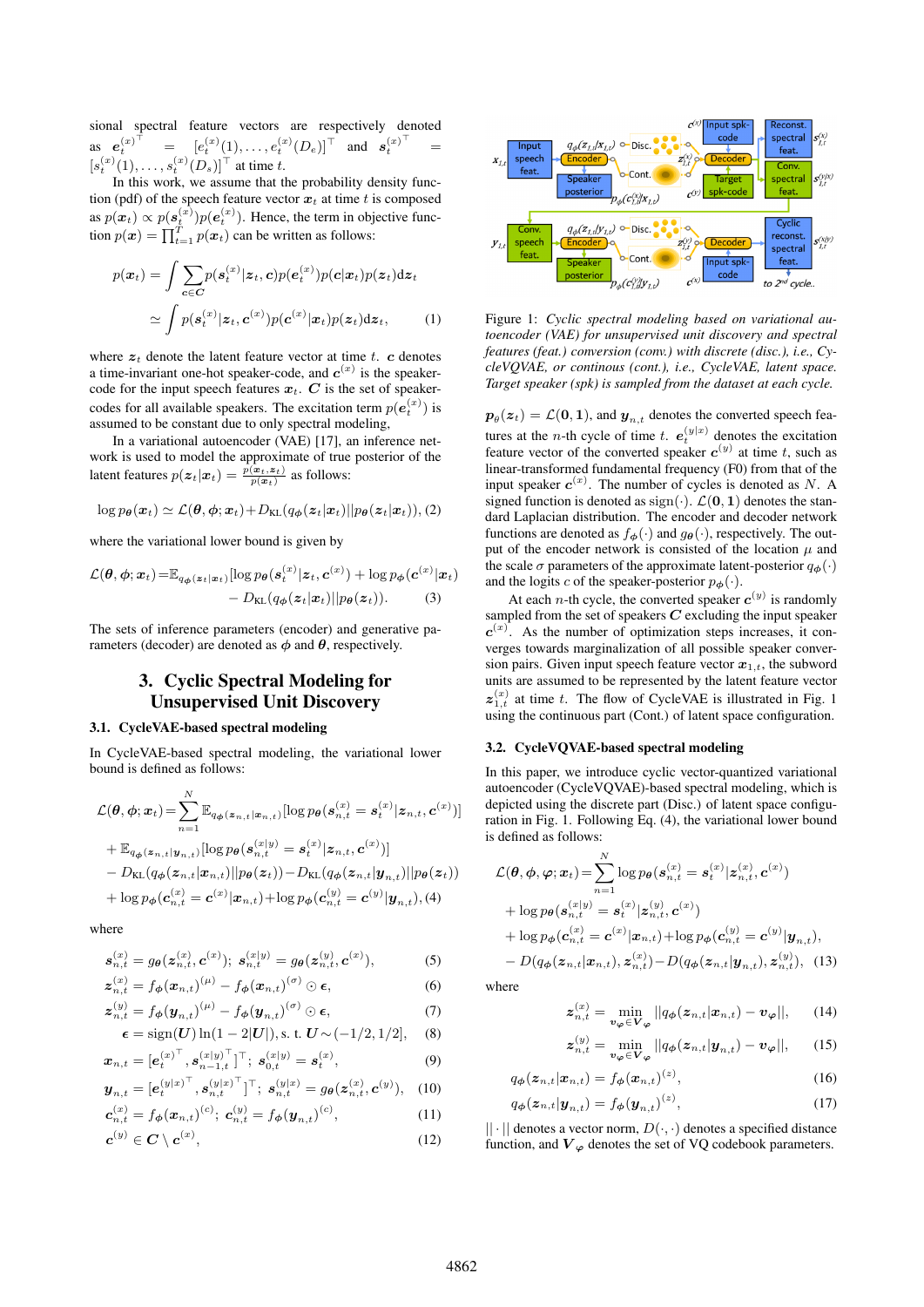In order to bypass the min function, straight-through estimator [21] is used at each  $n$ -th cycle to allowing backpropagation path from the decoder  $g_{\theta}(\cdot)$  into the encoder  $f_{\phi}(\cdot)$ . On the other hand, the VQ codebook  $V_{\varphi}$  is optimized only with the distance term  $D(q_{\phi}(z_{1,t}|\mathbf{x}_{1,t}), z_{1,t}^{(x)})$  and the conditional pdf  $p(\mathbf{s}_{1,t}^{(x)} | \mathbf{z}_{1,t}^{(x)}, \mathbf{c}^{(x)})$  of the 1<sup>st</sup> cycle.

# 4. Excitation and Waveform Modeling for Speech Generation

To accomodate the voice conversion task in the ZSC 2020, we present a novel approach to allow excitation and waveform modeling, where the pipeline is depicted in Fig. 2.

#### 4.1. Excitation modeling for CycleVQVAE and CycleVAE

For the CycleVQVAE-based spectral modeling, we use a separate excitation network to estimate the excitation feature vector  $\mathbf{s}_t^{(x)}$  of speaker  $\mathbf{c}^{(x)}$  given the spectral feature vector  $\mathbf{s}_t^{(x)}$ at time t. Hence, the term in objective function  $p(e|s)$  $\prod_{t=1}^{T} p(e_t | s_t)$  can be denoted as follows:

$$
p(e_t|s_t) = \sum_{c^{(x)} \in C} p_{\theta}(e_t^{(x)}|s_t^{(x)}, c^{(x)}) p(c^{(x)}), \quad (18)
$$

where  $\vartheta$  denotes the set of excitation network parameters.  $p(c^{(x)}) = 1$  for  $s_t^{(x)}$  and 0 otherwise.<br>On the other hand in the CycleV.

On the other hand, in the CycleVAE-based spectral modeling, we use an ad-hoc modification of variational lower bound  $\mathcal{L}(\theta, \phi; \mathbf{x}_t)$  in Eq.(4) to perform a joint optimization as follows:

$$
\mathcal{L}(\boldsymbol{\theta}, \boldsymbol{\phi}, \boldsymbol{\vartheta}; \boldsymbol{x}_t) = \mathcal{L}(\boldsymbol{\theta}, \boldsymbol{\phi}; \boldsymbol{x}_t) + \log p_{\boldsymbol{\vartheta}}(\boldsymbol{e}_{1,t}^{(x)} = \boldsymbol{e}_t^{(x)} | \boldsymbol{s}_{1,t}^{(x)}, \boldsymbol{c}^{(x)}) + \log p_{\boldsymbol{\vartheta}}(\boldsymbol{e}_{1,t}^{(y|x)} = \boldsymbol{e}_t^{(y|x)} | \boldsymbol{s}_{1,t}^{(y|x)}, \boldsymbol{c}^{(y)})
$$
 (19)

#### 4.2. Waveform modeling with WaveNet vocoder

In order to generate speech waveform, we propose to use WaveNet-based waveform modeling [22, 23], where the pdf of waveform samples  $\mathbf{w} = [w_1, \dots, w_T]^\top$  is given by

$$
p(\boldsymbol{w}) = \prod_{t=1}^{T} p_{\boldsymbol{\psi}}(w_t | \boldsymbol{w}_{t-p}, \boldsymbol{x}_t).
$$
 (20)

 $w_{t-p}$  denotes the p past waveform samples, and  $x_t$  denotes the conditioning speech features, e.g., spectral and excitation feature vectors, at time t.

Furthermore, to reduce the mismatches between natural speech features  $x_t$  used in the training, and estimated speech features, e.g., converted spectral features  $s_{1,t}^{(y|x)}$ , a WaveNet fine-tuning procedure is introduced [24, 25]. Following Eq.(20), the objective function in the fine-tuning is as follows:

$$
p(\boldsymbol{w}|\hat{\boldsymbol{\psi}}) = \prod_{t=1}^{T} p_{(\boldsymbol{\psi}|\hat{\boldsymbol{\psi}})}(w_t|\boldsymbol{w}_{t-p}, \hat{\boldsymbol{x}}_t),
$$
 (21)

where  $\hat{x}_t = [s_{1,t}^{(x)}^\top, e_t^{(x)}^\top]^\top$ , and  $\hat{\psi}$  denotes the parameters set of a pretrained WaveNet.

# 5. Experimental Evaluation

### 5.1. Experimental conditions

We used WORLD [26, 27] package to parameterize the speech signal into spectral and excitation features. Specifically, 49 th dimensional mel-cepstrum parameters [28] including 0-th



Figure 2: *Flow of the proposed frameworks to perform discovery of subword units using the latent space representations of CycleVAE/CycleVQVAE spectral model, and into voice conversion with additional excitation module and WaveNet vocoder.*

power were used as the spectral envelope features. On the other hand, log-continuous F0 values, including unvoiced/voiced (U/V) binary decisions, and 1-dimensional code-aperiodicity, were used as the excitation features. The sampling rate of the speech signal was 16000 Hz. The frame shift was set to 10 ms. The number of FFT points for analysis was 1024. The frequency warping coefficient was set to 0.455.

The dataset of the 2019-task  $[10]$  in ZSC 2020<sup>1</sup> consisted of English and Surprise [29, 30] languages, where each has a subset of voice dataset and unit dataset. The voice dataset of English language consisted of 1 male and 1 female of about 4.6 hours (hr) in total, whereas that of the Surprise language consisted of 1 female of about 1.5 hr. The unit dataset of English language consisted of another 100 speakers of about 15.6 hr in total, whereas that of the Surprise language consisted of another 112 speakers of about 15 hr in total. The test dataset of each language consisted of speech data from speakers that are outisde of the speakers set **C** of the training data.

Each of the CycleVQVAE- and CycleVAE-based spectral models <sup>2</sup>, described in Section 3, were developed using the speech data of all 215 speakers in the 2019-task. CycleVAE adopted the joint excitation modeling with objective function given in Eq. (19). CycleVQVAE adopted the separate excitation modeling with objective in Eq. (18), where the excitation module was trained using only the speech data of the 3 target speakers in the 2019-task. Note that we also included reconstructed  $s_{1,t}^{(x)}$  and cyclic reconstructed  $s_{1,t}^{(x|y)}$  spectral features to develop the excitation module of CycleVQVAE.

The network architectures for CycleVQVAE and Cycle-VAE models were based on [19]. The number of cycles was set to 2 and 3 for CycleVQVAE and CycleVAE, respectively. The number of latent dimensions was set to 50 and 32 for CycleVQ-VAE and CycleVAE, respectively. The number of centroids was set to 50 for CycleVQVAE. Adam [31] was used to optimize CycleVQVAE, while rectified Adam [32] was used to optimize CycleVAE. The learning rate was set to 0.0001. Weight normalization [33] was used for convolution layers in CycleVAE. As input excitation features for CycleVAE, we used additional U/V decisions for code-aperiodicity, and transformed the codeaperiodicity values into their continuous negative-log.

For the waveform model, we used a shallow WaveNet vocoder using discrete output (softmax), which was exactly the same as in [34]. A multispeaker WaveNet vocoder [35] was trained using the 3 target speakers. Fine-tuning using reconstructed spectral features  $s_{1,t}^{(x)}$  [24, 25], as given in Eq.(21), was

<sup>&</sup>lt;sup>1</sup>https://zerospeech.com/2020/results

<sup>&</sup>lt;sup>2</sup>An implementation package has been made available at:

https://github.com/patrickltobing/cyclevae-vc-neuralvoco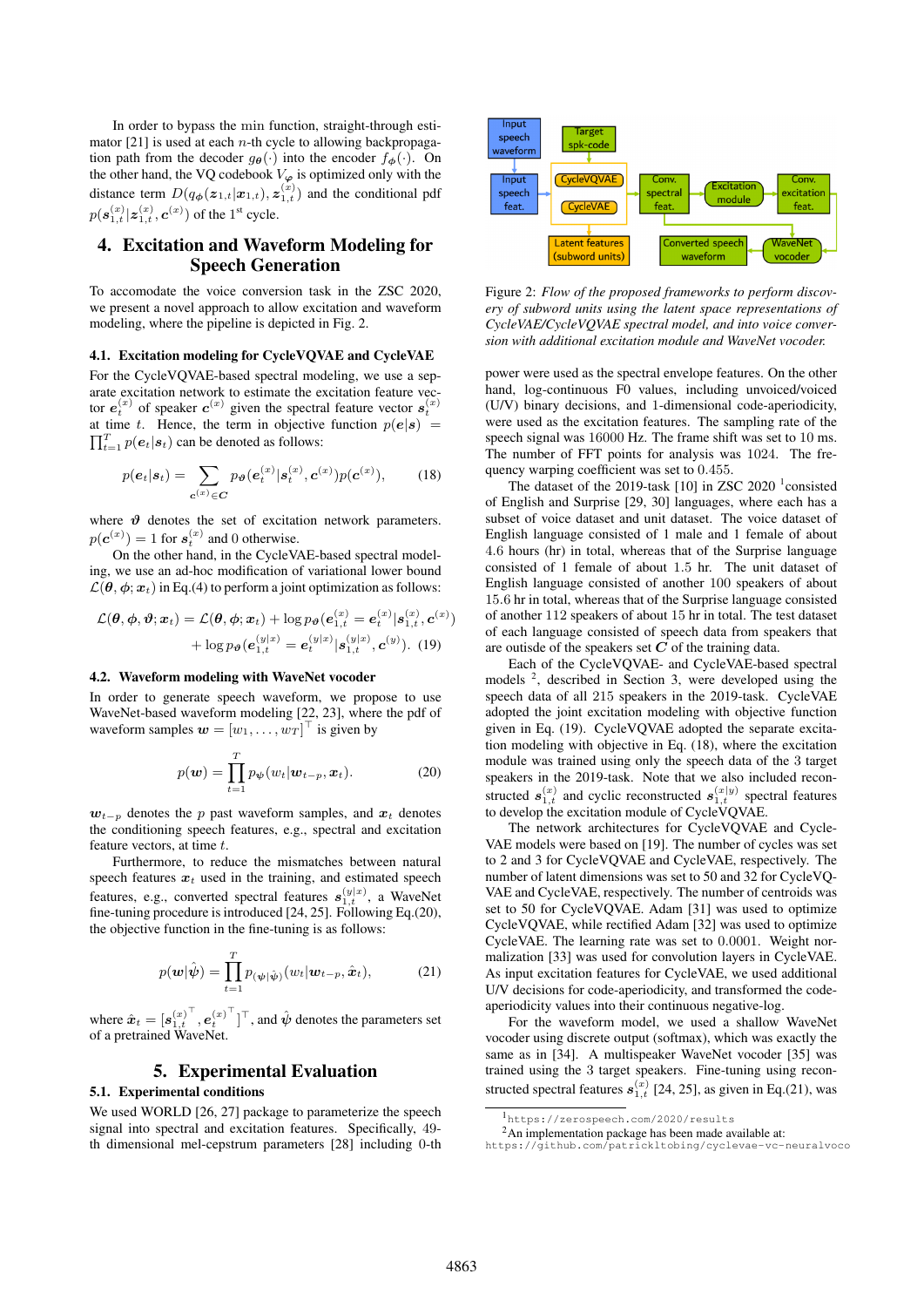Table 1: *Results on mel-cepstral distortion (MCD) between converted and target spectral features, and on root-mean-square error (RMSE) and cosine similarity (Cos-Sim) between latent features of source and target utterances for CycleVQVAE spectral modeling on English test dataset of 2019-task in ZSC 2020. Dynamic time warping was performed on only speech frames. The number of latent-dimensions (Lat) and centroids (Ctr) were set the same, i.e.,* 32 *or* 50*. The number of cycles (Cyc) were set to* 0*,* 1*, or* 2*. The target speaker was male (M) or female (F).*

|               | $MCD$ [dB] |      | <b>RMSE</b> |      | Cos-Sim |      |
|---------------|------------|------|-------------|------|---------|------|
| Lat-Ctr-Cvc   | м          | F    | М           | F    | М       |      |
| $32 - 32 - 0$ | 6.46       | 6.15 | 0.29        | 0.26 | 0.68    | 0.73 |
| $32 - 32 - 1$ | 6.19       | 5.98 | 0.20        | 0.18 | 0.82    | 0.85 |
| $32 - 32 - 2$ | 6.01       | 5.87 | 0.18        | 0.16 | 0.89    | 0.91 |
| $50 - 50 - 2$ | 5.99       | 5.89 | 0.08        | 0.07 | 0.92    | 0.93 |

performed on only CycleVQVAE for each target speaker.

#### 5.2. Experimental results

#### *5.2.1. Internal evaluation results*

In our internal evaluations, we performed objective measurements on the English test dataset to confirm the CycleVQVAE framework. The English test dataset contained 193 utterances to be converted into either of the 2 target English speakers. Given that the parallel target utterances were also provided, we could compute the feature distance using dynamic-timewarping (DTW) between the source/converted and the target utterances. For CycleVAE, we based its hyperparameters on the previous work [19].

In the first internal evaluation, we measured mel-cepstral distortion (MCD) between the converted spectra and the target spectra in the English test. Secondly, we measured the rootmean-square error (RMSE) and cosine-similarity [36] between the VQ latent features estimated from the source utterances and that from the target utterances. The results of spectral distortion and latent features measurement, using 0, 1, or 2 cycles, with 32 or 50 latent-dimensions/centroids, are shown in Table 1. The results show that the use of 2 cycles could provide better accuracy of spectral conversion. Moreover, it can also be observed that marginalization over possible conversion pairs in training, i.e., by the use of cycles, could provide more similar latent spaces for two same utterances between different speakers.

#### *5.2.2. Official evaluation results*

The official evaluation results from ZSC 2020 include objective and subjective evaluations. The objective evaluation consisted of ABX discriminability test, of discovered units, between triphones with different centering phoneme, and of character error rate (CER) for the synthesized speech. The subjective evaluation consisted of mean opinion score (MOS) test for naturalness of synthesized speech and a test of its similarity (Sim) to the reference target speaker. Additionaly, the bitrate values were also computed with respect to the discovered subword units. Note that for ABX and bitrate tests, the test datasets consisted of additional audios, each having short durations, totaling in about 1.65 hr (13529 utterances) and 1.37 hr (10189 utterances) for English and Surprise test sets, respectively. The number of synthesized utterances for Surprise test set was 150.

The official evaluation results are shown in Table 2. It can be observed that for Surprise set, CycleVAE yields better score with 3.84 MOS, 0.21 CER, and 3.91 Sim. As for English set, CycleVQVAE yields better score in MOS and Sim with val-

Table 2: *Official evaluation results on mean opinion score (MOS) test of naturalness, character error rate (CER), and speaker similarity (Sim) of the synthesized (converted) speech for English and Surprise test sets. Additional sets of audios were used for ABX discriminability test between triphones with different centering phoneme, and for bitrate calculation of the discovered units. Systems include the topline and the baseline of ZeroSpeech 2020, and our CycleVQVAE- and CycleVAE-based spectral modeling for unit discovery, with their excitation and waveform models for voice conversion.*

| <b>Surprise</b>   | <b>MOS</b> | <b>CER</b> | Sim  | <b>ABX</b> | <b>Bitrate</b> |
|-------------------|------------|------------|------|------------|----------------|
| <b>Topline</b>    | 3.49       | 0.33       | 3.77 | 16.09      | 35.2           |
| <b>Baseline</b>   | 2.23       | 0.67       | 3.26 | 27.46      | 74.55          |
| <b>CycleVOVAE</b> | 3.28       | 0.33       | 3.64 | 18.13      | 463.75         |
| <b>CycleVAE</b>   | 3.84       | 0.21       | 3.91 | 24.42      | 1745.79        |
|                   |            |            |      |            |                |
| <b>English</b>    | <b>MOS</b> | <b>CER</b> | Sim  | ABX        | <b>Bitrate</b> |
| <b>Topline</b>    | 2.52       | 0.43       | 3.1  | 29.85      | 37.73          |
| <b>Baseline</b>   | 2.14       | 0.77       | 2.98 | 35.63      | 71.98          |
| <b>CycleVQVAE</b> | 3.4        | 0.46       | 3.79 | 30.54      | 468.23         |

ues of 3.4 and 3.79, respectively, while CycleVAE yields better CER with a value of 0.31. In terms of ABX score and bitrate, the Topline system yields the best values.

From our investigations, we have found that the use of separate excitation module as in CycleVQVAE significantly degrades the phonetic accuracy in converted speech, due to the high-error in excitation estimation using generated spectral features. Hence, its worst CER values compared to CycleVAE with joint excitation modeling. However, for higher F0 into lower F0 conversion, as in English sets, the ad-hoc joint excitation module seems to underestimate the converted prosody, hence, the CycleVAE has lower Sim value in English test. Further, the CycleVAE also uses refined input excitation features, where it could produce less oversmoothed spectral trajectory compared to CycleVQVAE, hence, its acceptably higher MOS scores even though it does not use fine-tuned WaveNet vocoder. To improve, we will investigate the use two separate latent spaces for a cyclic spectral and excitation modeling.

### 6. Conclusions

We have presented a novel framework for unsupervised subword units discovery based on cyclic spectral modeling with variational autoencoder (VAE). Continuous latent space is proposed through cyclic VAE (CycleVAE), while discrete latent space is proposed through cyclic vector-quantized VAE (CycleVQVAE). Further, speech generation, e.g., for voice conversion, is made possible by additional excitation module, in a separate or in a joint modeling manner to spectral module, and by WaveNet vocoder. The experimental results demonstrate that the proposed framework is capable of achieving a mean opinion score of 3.84, a character error rate of 0.21, and a speaker similarity score of 3.91 in the ZeroSpeech 2020 challenge results of 2019-task. Future work includes joint cyclic spectral and excitation modeling with separate latent spaces, and an improvement of neural vocoder fine-tuning.

## 7. Acknowledgements

This work was partly supported by JSPS KAKENHI Grant Number 17H06101 and JST, CREST Grant Number JP-MJCR19A3.